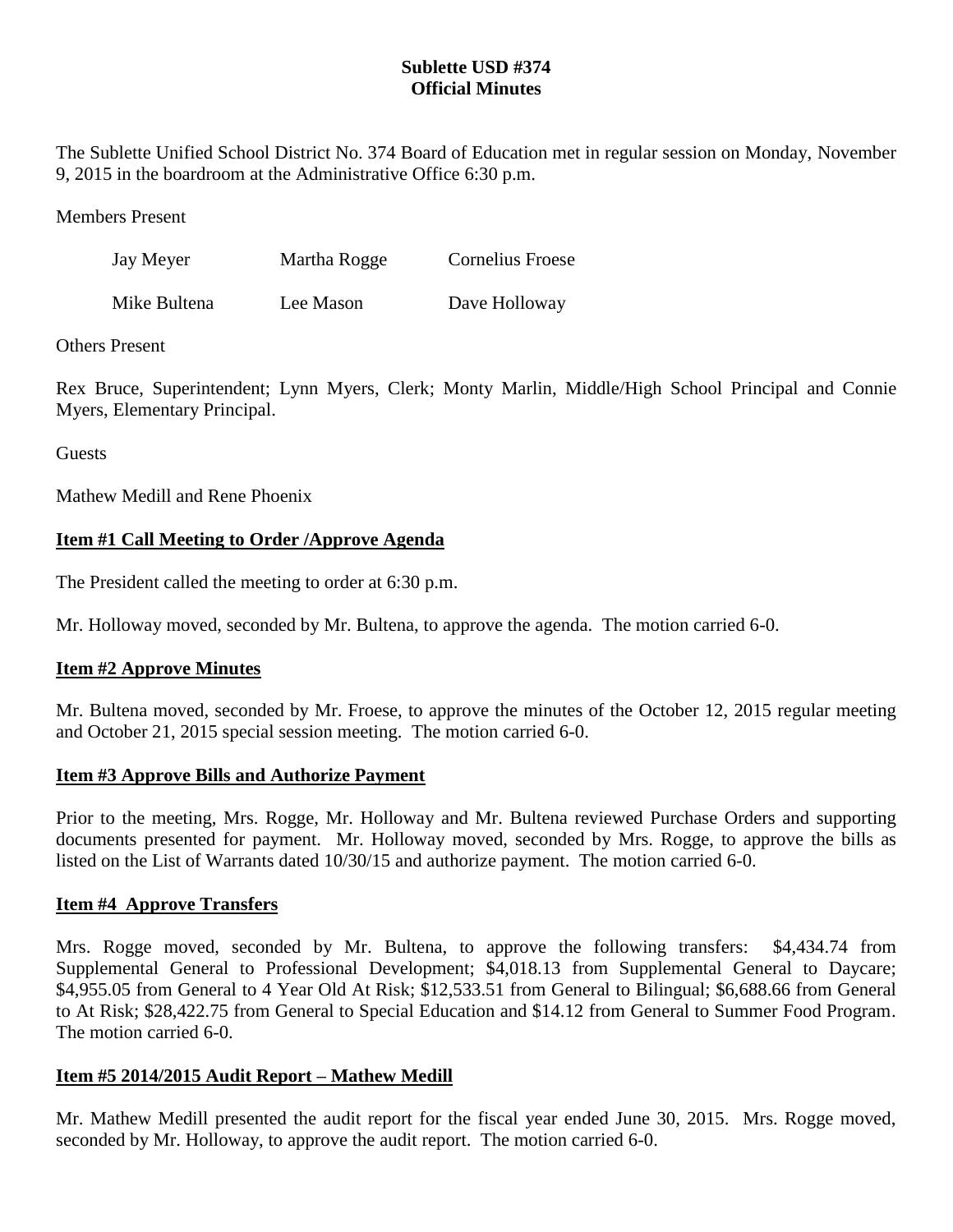Board Minutes Page 2 November 9, 2015

## **PUBLIC FORUM**

There was no public forum.

### **Reports**

Curriculum

There was no curriculum report this month.

### **Principals**

Mrs. Myers reported that presence of the elementary school in the community; Halloween Parade in the elementary gym due to inclement weather, Larks' n Flight performing at the Pride of Life on Halloween and at the Fall Festival on November 5<sup>th</sup>, the Veterans Day program on November 11<sup>th</sup> and the Year of the Reader program at the elementary school. She informed the board that the Best Afterschool program has an average attendance of 95-100 students daily.

She discussed state assessments at the elementary school.

Mr. Marlin reported on parent teacher conference attendance, the KU honors night at Seward County Community College, Middle School Stucco food drive and virtual World War II field trip. He also discussed the Kansas Education Commissioner's Principal Council meeting.

He reported that nine high school choir students were selected for the KMEA District Honor Choir on Saturday.

Activities Director

No report this month.

#### SWPRSC/HPEC

Mr. Meyer reported on the SWPRSC Board meeting. Mr. Bultena reported on the HPEC meeting.

#### Superintendent:

Mr. Bruce discussed the meeting with Senator Pat Roberts on school lunch programs and e-rate conference he attended last week. He also informed the board the November 30, 2015 staff inservice will be training on school safety.

### **Item #6 Sublette School Foundation Request**

Mrs. Rogge moved, seconded by Mr. Mason, to approve the request to the Sublette School Foundation for security cameras and the request for the high school biology/physical science lab for clay manikins. The motion carried 6-0.